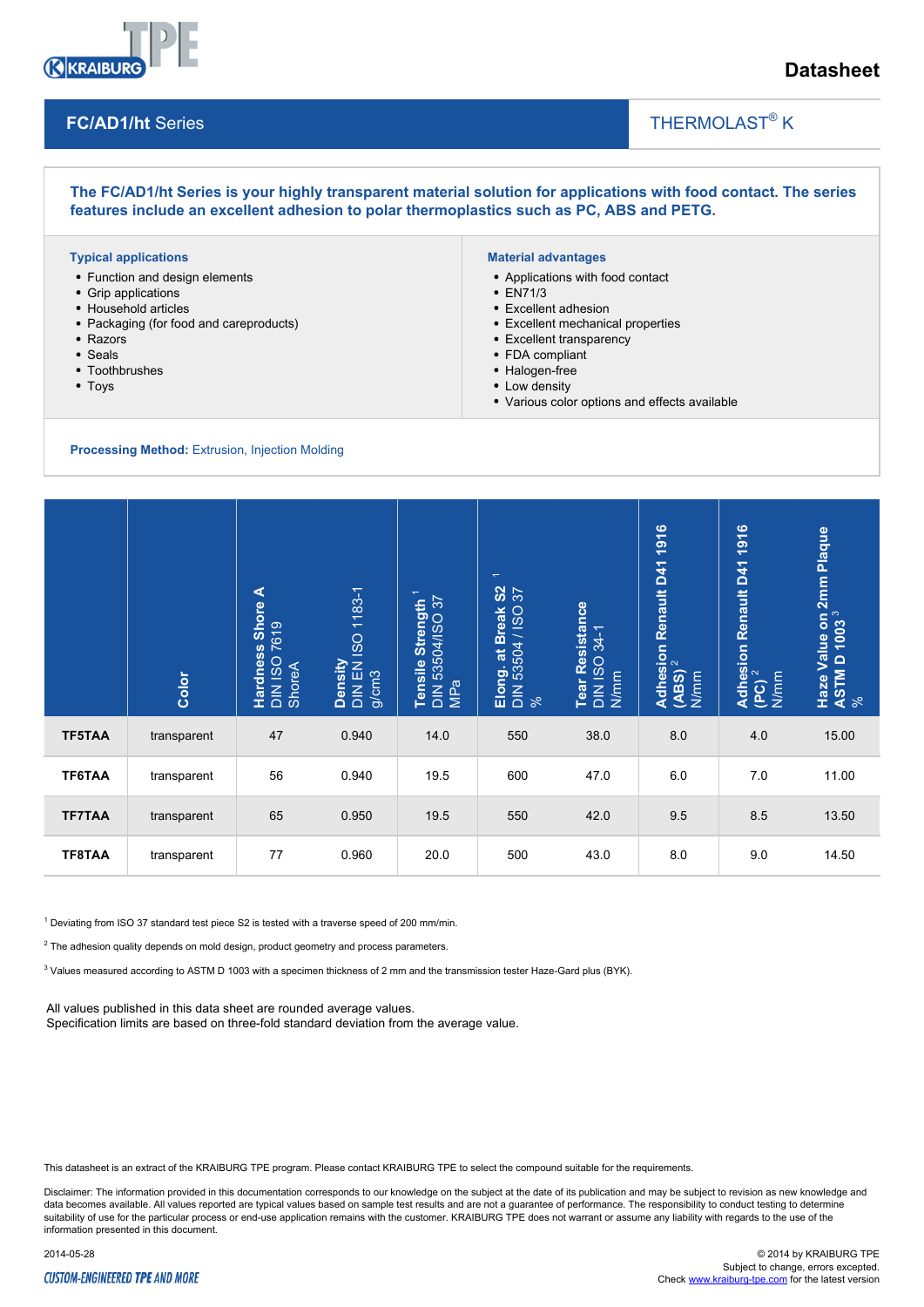

## **FC/AD1/ht** Series

THERMOLAST<sup>®</sup> K

 $\overline{\phantom{a}}$ 

## **Description peel test**

# Peel test according to "Renault D41 1916" standard



The peel force is measured by

a tensile testing machine in N/mm, in relation to the peel path. Test piece dimensions: Thermoplastic part: 130 x 22 x 2 mm, TPE part: 130 x 20 x 2 mm.

This datasheet is an extract of the KRAIBURG TPE program. Please contact KRAIBURG TPE to select the compound suitable for the requirements.

Disclaimer: The information provided in this documentation corresponds to our knowledge on the subject at the date of its publication and may be subject to revision as new knowledge and data becomes available. All values reported are typical values based on sample test results and are not a guarantee of performance. The responsibility to conduct testing to determine suitability of use for the particular process or end-use application remains with the customer. KRAIBURG TPE does not warrant or assume any liability with regards to the use of the information presented in this document.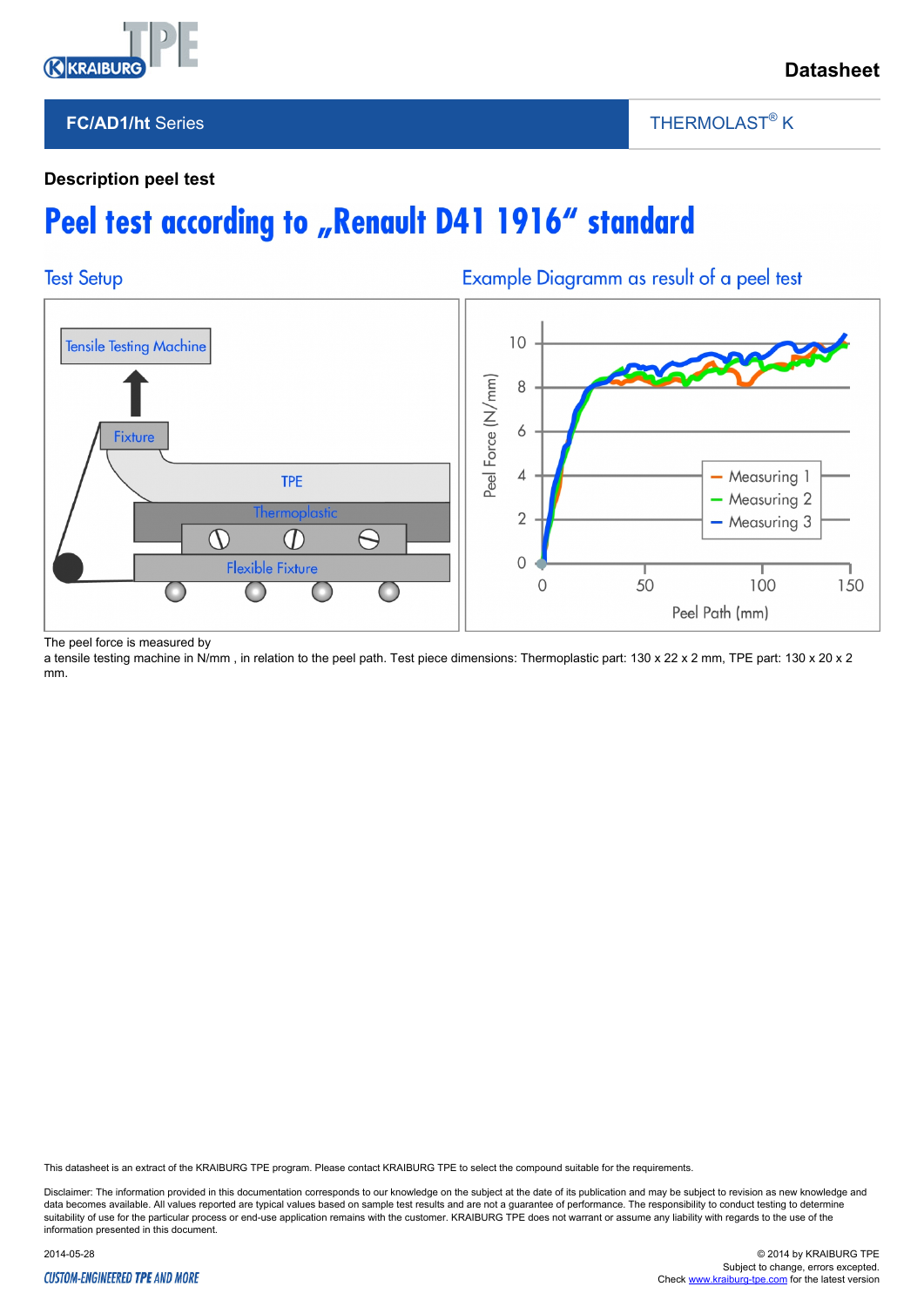

**FC/AD1/ht** Series

# **Datasheet**

THERMOLAST<sup>®</sup> K

 $\overline{\phantom{a}}$ 

| <b>Processing Guideline Extrusion</b>         |                                                                                                                                                                                             |  |  |  |  |
|-----------------------------------------------|---------------------------------------------------------------------------------------------------------------------------------------------------------------------------------------------|--|--|--|--|
| Cylinder temperature                          | 160 - 180 - 200 °C; max. 230 °C (320 - 356 - 392 °F; max. 446 °F).                                                                                                                          |  |  |  |  |
| L/D ratio                                     | At least 25                                                                                                                                                                                 |  |  |  |  |
| Compression ratio                             | At least 3.5:1                                                                                                                                                                              |  |  |  |  |
| Screens / breaker plate                       | A breaker plate and a screen pack are generally recommended in the extruder configuration in order to<br>increase pressure.                                                                 |  |  |  |  |
| Die land                                      | $3 - 5$ mm (0,12 - 0,16 in.)                                                                                                                                                                |  |  |  |  |
| <b>Extruder Head</b>                          | Ca. 180 °C (355 °F)                                                                                                                                                                         |  |  |  |  |
| Die temperature                               | Ca. 190 - 180 °C (374 - 410 °F)                                                                                                                                                             |  |  |  |  |
| Screw geometry                                | Standard three-zone screw (e.g. polyolefin screw). The screw must be able to provide sufficient<br>shearing.                                                                                |  |  |  |  |
| Calibration                                   | Generally not necessary; support elements may be required when extruding THERMOLAST®<br>compounds with high hardness or when coextruding with standard thermoplastics.                      |  |  |  |  |
| Pre drying                                    | Pre drying of the material is not necessary; if surface moisture forms as a result of changes in<br>temperature, the material should be dried for 2 - 4 hours at 60 - 80 °C (140 - 175 °F). |  |  |  |  |
| <b>Processing Guideline Injection Molding</b> |                                                                                                                                                                                             |  |  |  |  |
| Cylinder temperature                          | 240 - 210 - 180 °C max. 250 °C (464 - 410 - 356 °F, max. 482 °F)                                                                                                                            |  |  |  |  |
| Hotrunner                                     | Hot runner temperatures: 200 -250 °C (390 - 480 °F). The runner should be empty after a maximum of<br>$2 - 3$ shots.                                                                        |  |  |  |  |
| Injection pressure                            | 200 - 1000 bar (2900 - 14504 psi) (depending on the size and weight of the part).                                                                                                           |  |  |  |  |
| Injection rate                                | In general, the fill time should not be more than 1-2 seconds.                                                                                                                              |  |  |  |  |

This datasheet is an extract of the KRAIBURG TPE program. Please contact KRAIBURG TPE to select the compound suitable for the requirements.

Disclaimer: The information provided in this documentation corresponds to our knowledge on the subject at the date of its publication and may be subject to revision as new knowledge and<br>data becomes available. All values r